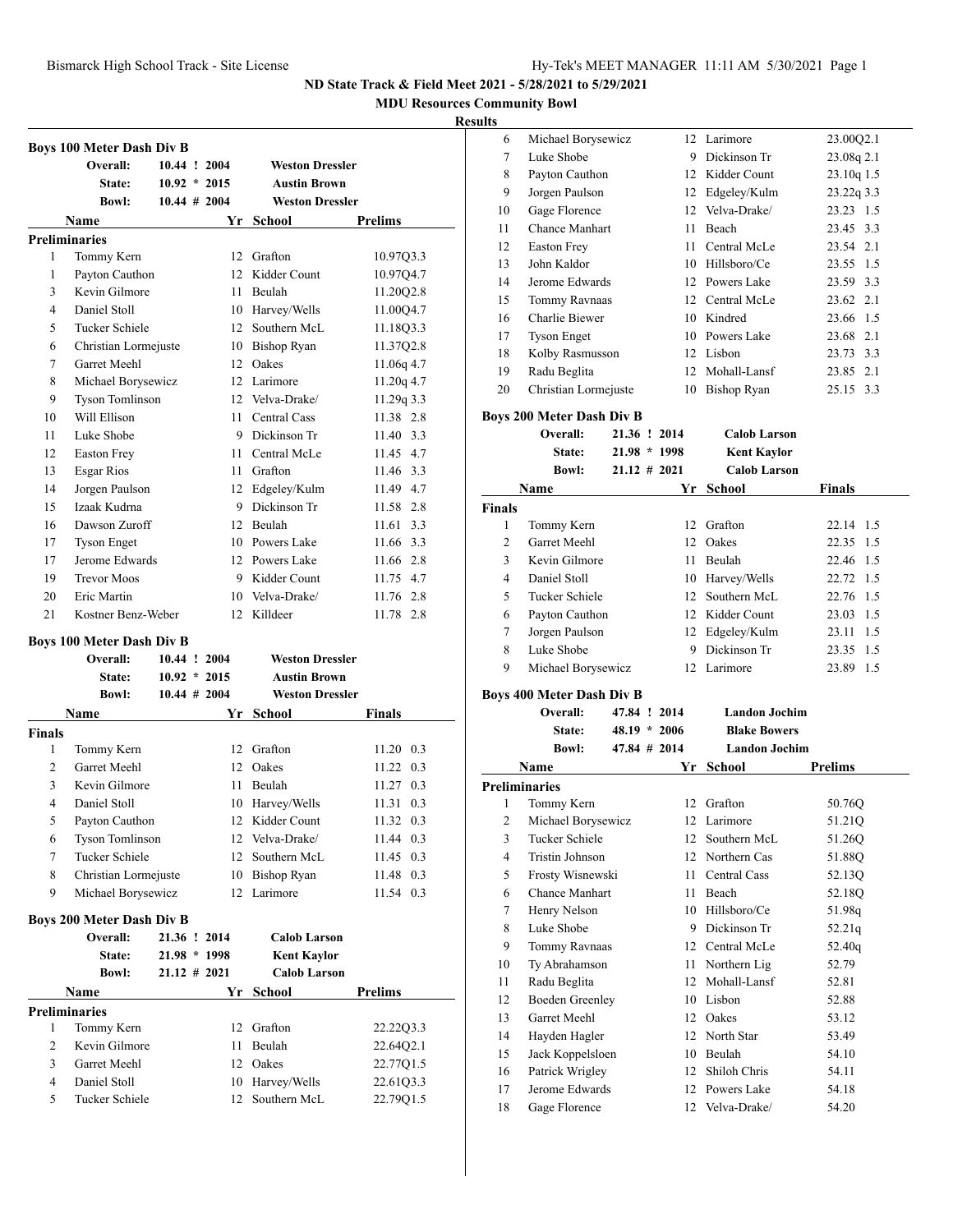**MDU Resources Community Bowl**

### **Results**

|                | Preliminaries  (Boys 400 Meter Dash Div B) |                   |    |                       |         |
|----------------|--------------------------------------------|-------------------|----|-----------------------|---------|
|                | Name                                       |                   |    | Yr School             | Prelims |
| 19             | <b>Bishop Duffield</b>                     |                   | 9  | <b>Bowman Count</b>   | 55.11   |
| 20             | Thomas Jacobs                              |                   |    | 10 Dickinson Tr       | 56.79   |
| 21             | Jaden McNeiley                             |                   |    | 12 Kenmare/Bowb       | 56.88   |
|                | <b>Boys 400 Meter Dash Div B</b>           |                   |    |                       |         |
|                | Overall:                                   | 47.84 ! 2014      |    | <b>Landon Jochim</b>  |         |
|                | State:                                     | $48.19 * 2006$    |    | <b>Blake Bowers</b>   |         |
|                | <b>Bowl:</b>                               | $47.84 \pm 2014$  |    | <b>Landon Jochim</b>  |         |
|                | Name                                       |                   | Yr | School                | Finals  |
| <b>Finals</b>  |                                            |                   |    |                       |         |
| 1              | Tommy Kern                                 |                   |    | 12 Grafton            | 50.11   |
| $\overline{c}$ | <b>Tucker Schiele</b>                      |                   |    | 12 Southern McL       | 50.90   |
| 3              | Michael Borysewicz                         |                   |    | 12 Larimore           | 51.33   |
| 4              | <b>Tristin Johnson</b>                     |                   |    | 12 Northern Cas       | 51.58   |
| 5              | Henry Nelson                               |                   |    | 10 Hillsboro/Ce       | 52.08   |
| 6              | Luke Shobe                                 |                   |    | 9 Dickinson Tr        | 52.26   |
| 7              | Frosty Wisnewski                           |                   | 11 | Central Cass          | 52.28   |
| 8              | Chance Manhart                             |                   |    | 11 Beach              | 52.50   |
| 9              | Tommy Ravnaas                              |                   |    | 12 Central McLe       | 52.58   |
|                |                                            |                   |    |                       |         |
|                | <b>Boys 800 Meter Run Div B</b>            |                   |    |                       |         |
|                | Overall:                                   | 1:52.02 ! 1996    |    | <b>Brian McCulley</b> |         |
|                | State:                                     | $1:54.48 * 1985$  |    | Paulo Costa           |         |
|                | <b>Bowl:</b>                               | $1:51.21 \# 2010$ |    | <b>Brandon Barnes</b> |         |
|                | Name                                       |                   | Yr | School                | Finals  |
|                |                                            |                   |    |                       |         |
| <b>Finals</b>  |                                            |                   |    |                       |         |
| 1              | <b>Brian Miller</b>                        |                   |    | 12 Bowman Count       | 1:58.55 |
| $\overline{2}$ | Caaden Rath                                |                   |    | 12 Kindred            | 1:58.56 |
| 3              | Noah Rolfe                                 |                   |    | 12 Stanley            | 1:59.19 |
| 4              | Mike Nelson                                |                   |    | 9 Lisbon              | 2:01.08 |
| 5              | Ian Busche                                 |                   | 11 | Hazen                 | 2:01.57 |
| 6              | Patrick Wrigley                            |                   |    | 12 Shiloh Chris       | 2:01.89 |
| 7              | Ethan Sherva                               |                   |    | 12 Hillsboro/Ce       | 2:02.87 |
| 8              | Garrett Syverson                           |                   |    | 11 Nelson Count       | 2:03.75 |
| 9              | Lucas Vollmer                              |                   |    | 9 Surrey              | 2:04.16 |
| 10             | Peyton Tuhy                                |                   | 11 | Hettinger-Sc          | 2:04.38 |
| 11             | Jake Daniel                                |                   |    | 12 Dickinson Tr       | 2:04.89 |
| 12             | <b>Chance Manhart</b>                      |                   | 11 | Beach                 | 2:05.56 |
| 13             | <b>Tristin Johnson</b>                     |                   | 12 | Northern Cas          | 2:06.70 |
| 14             | Henry Nelson                               |                   | 10 | Hillsboro/Ce          | 2:07.04 |
| 15             | Caleb Hansen                               |                   | 11 | Dickinson Tr          | 2:07.26 |
| 16             | Kaden Fuller                               |                   | 10 | Shiloh Chris          | 2:07.58 |
| 17             | Casey McMahon                              |                   | 12 | <b>Bishop Ryan</b>    | 2:08.24 |
| 18             | Jacob Rexin                                |                   | 11 | Carrington            | 2:09.23 |
| 19             | Harrison Lies                              |                   | 10 | Harvey/Wells          | 2:10.19 |
| 20             | <b>Cristian Langunes</b>                   |                   | 12 | Williams Cou          | 2:11.53 |
| 21             | Macyn Olson                                |                   | 9  | <b>Benson Count</b>   | 2:12.75 |

|                | <b>Boys 1600 Meter Run Div B</b>   |                                                        |    |                                                           |         |
|----------------|------------------------------------|--------------------------------------------------------|----|-----------------------------------------------------------|---------|
|                | Overall:<br>State:<br><b>Bowl:</b> | 4:12.16 ! 1987<br>$4:17.58 * 2019$<br>$4:08.57$ # 2013 |    | Sean Korsmo<br><b>Isaac Huber</b><br><b>Jake Leingang</b> |         |
|                | Name                               |                                                        | Yr | <b>School</b>                                             | Finals  |
| <b>Finals</b>  |                                    |                                                        |    |                                                           |         |
| 1              | Noah Rolfe                         |                                                        | 12 | Stanley                                                   | 4:24.39 |
| $\mathfrak{D}$ | <b>Brian Miller</b>                |                                                        | 12 | <b>Bowman Count</b>                                       | 4:26.73 |
| 3              | Caleb Hansen                       |                                                        | 11 | Dickinson Tr                                              | 4:30.37 |
| 4              | Ian Busche                         |                                                        | 11 | Hazen                                                     | 4:35.69 |
| 5              | Caaden Rath                        |                                                        | 12 | Kindred                                                   | 4:36.39 |
| 6              | Patrick Wrigley                    |                                                        | 12 | Shiloh Chris                                              | 4:37.29 |
| 7              | Jake Daniel                        |                                                        | 12 | Dickinson Tr                                              | 4:37.83 |
| 8              | Ethan Schaffer                     |                                                        | 11 | Kindred                                                   | 4:38.98 |
| 9              | Kaden Fuller                       |                                                        | 10 | Shiloh Chris                                              | 4:43.17 |
| 10             | Lane McCleary                      |                                                        | 12 | Enderlin/Map                                              | 4:45.12 |
| 11             | Colt Spotted Bear                  |                                                        | 10 | New Town                                                  | 4:46.93 |
| 12             | Ethan Sherva                       |                                                        | 12 | Hillsboro/Ce                                              | 4:48.13 |
| 13             | Austin Dibble                      |                                                        | 10 | Rugby                                                     | 4:48.55 |
| 14             | Casey McMahon                      |                                                        | 12 | <b>Bishop Ryan</b>                                        | 4:50.00 |
| 15             | Christian Brist                    |                                                        | 9  | Hillsboro/Ce                                              | 4:54.08 |
| 16             | Luke Mager                         |                                                        | 12 | Thompson                                                  | 4:59.14 |
| 17             | Jacob Seaburg                      |                                                        | 11 | Carrington                                                | 5:07.57 |
| 18             | Wyatt Hakanson                     |                                                        | 10 | <b>Benson Count</b>                                       | 5:14.59 |
| 19             | Dylan Weinand                      |                                                        | 11 | Glenburn                                                  | 5:34.66 |
|                |                                    |                                                        |    |                                                           |         |

# **Boys 3200 Meter Run Div B**

|                | Overall:              | 8:57.82 ! 1992    |    | Sean Korsmo         |          |
|----------------|-----------------------|-------------------|----|---------------------|----------|
|                | State:                | $9:23.31 * 2017$  |    | <b>Jalen Chase</b>  |          |
|                | <b>Bowl:</b>          | $8:57.82 \# 2021$ |    | <b>Sean Korsmo</b>  |          |
|                | <b>Name</b>           |                   | Yr | School              | Finals   |
| <b>Finals</b>  |                       |                   |    |                     |          |
| 1              | Noah Rolfe            |                   | 12 | Stanley             | 9:38.75  |
| $\overline{c}$ | Caleb Hansen          |                   | 11 | Dickinson Tr        | 9:41.97  |
| 3              | <b>Brian Miller</b>   |                   | 12 | <b>Bowman Count</b> | 9:52.32  |
| $\overline{4}$ | <b>Ian Busche</b>     |                   | 11 | Hazen               | 9:53.03  |
| 5              | Patrick Wrigley       |                   | 12 | Shiloh Chris        | 9:56.72  |
| 6              | Ethan Schaffer        |                   | 11 | Kindred             | 10:05.34 |
| 7              | Colt Spotted Bear     |                   |    | 10 New Town         | 10:06.84 |
| 8              | Austin Wanner         |                   |    | 10 Bowman Count     | 10:08.30 |
| 9              | Jace Andersen         |                   | 11 | Killdeer            | 10:12.11 |
| 10             | Owen Duttenhefner     |                   | 11 | Killdeer            | 10:16.48 |
| 11             | Caaden Rath           |                   | 12 | Kindred             | 10:18.53 |
| 12             | Lane McCleary         |                   | 12 | Enderlin/Map        | 10:25.11 |
| 13             | Caleb Sarsland        |                   | 10 | <b>Bowman Count</b> | 10:25.12 |
| 14             | Austin Dibble         |                   |    | 10 Rugby            | 10:25.41 |
| 15             | Christian Brist       |                   | 9  | Hillsboro/Ce        | 10:30.64 |
| 16             | Theo Thurber          |                   | 10 | Ellendale           | 10:30.96 |
| 17             | Tanner Lundwall       |                   | 11 | May-Port CG         | 10:32.83 |
| 18             | <b>Tristan Dobson</b> |                   | 10 | South Prairi        | 10:43.74 |
| 19             | Luke Mager            |                   | 12 | Thompson            | 10:46.44 |
| 20             | Cristian Langunes     |                   | 12 | Williams Cou        | 10:49.86 |
| 21             | Holter Bridwell       |                   | 10 | Linton/HMB          | 11:11.59 |
| 22             | Ty Mehlhoff           |                   | 9  | Southern McL        | 11:11.80 |
| 23             | Justin Hudson         |                   | 9  | Northern Lig        | 11:29.76 |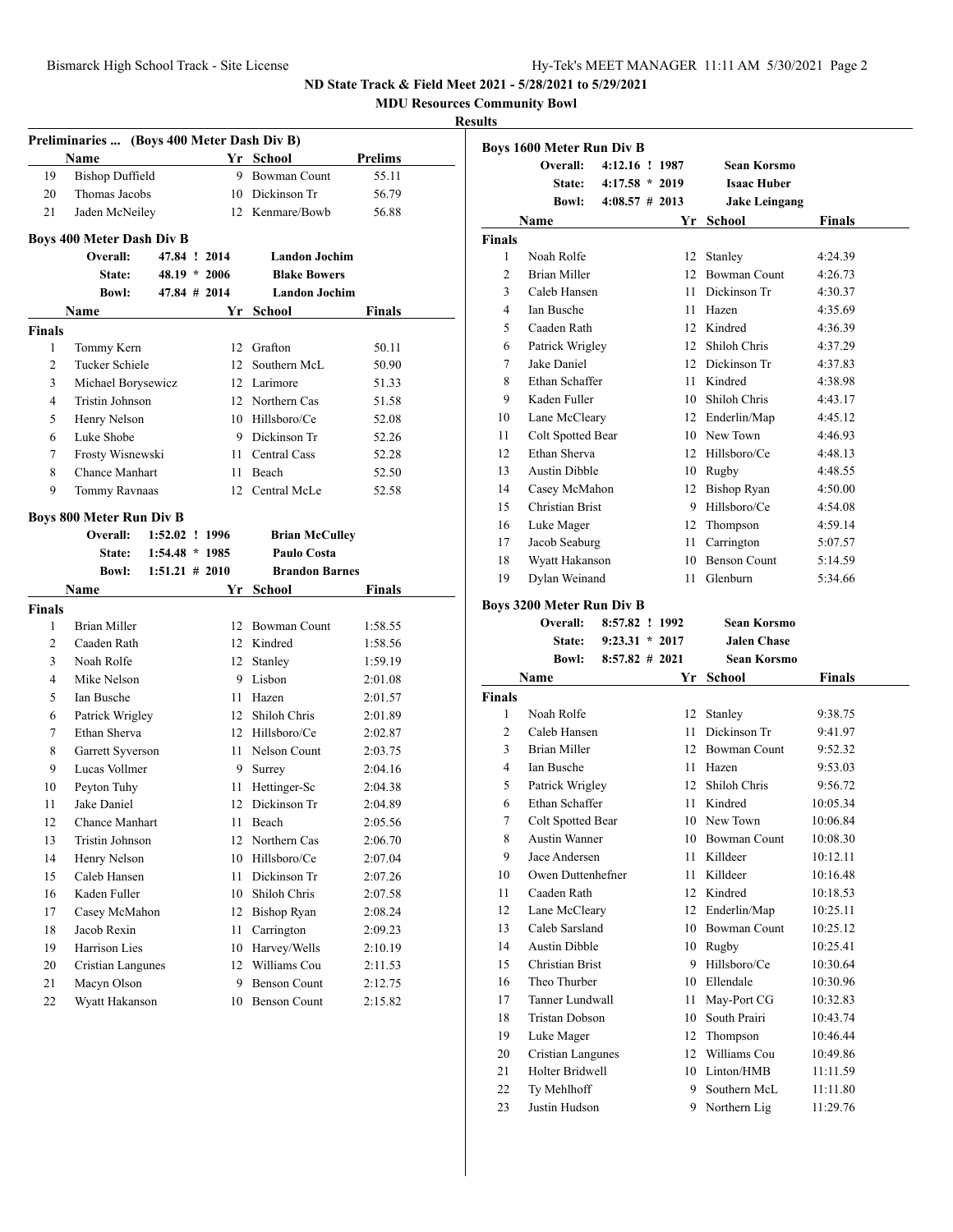**MDU Resources Community Bowl**

|                | Finals  (Boys 3200 Meter Run Div B)<br>Name     |                 |                | Yr School            | Finals         |
|----------------|-------------------------------------------------|-----------------|----------------|----------------------|----------------|
| 24             | Connor Klein                                    |                 | 9              | Rugby                | 11:53.56       |
|                |                                                 |                 |                |                      |                |
|                | <b>Boys 110 Meter Hurdles Div B</b><br>Overall: | 14.26 ! 2009    |                | Ryan Todhunter       |                |
|                | State:                                          |                 | $14.39 * 1998$ | <b>Tanner Monroe</b> |                |
|                | <b>Bowl:</b>                                    | $13.93 \# 2007$ |                | <b>Weston Leutz</b>  |                |
|                | Name                                            |                 | Yr             | School               | Prelims        |
|                | <b>Preliminaries</b>                            |                 |                |                      |                |
| 1              | JD Matehs                                       |                 |                | 12 Rugby             | 15.22Q1.7      |
| 2              | Madden Thorson                                  |                 |                | 11 Harvey/Wells      | 15.36Q2.8      |
| 3              | Trey Heinrich                                   |                 |                | 10 Kindred           | 15.4703.7      |
| 4              | Eli Heinrich                                    |                 |                | 12 Kindred           | 15.55Q1.7      |
| 5              | Hunter Allmaras                                 |                 |                | 12 Northern Cas      | 15.76Q2.8      |
| 6              | Mitchell Coleman                                |                 |                | 12 Hatton-North      | 16.01Q3.7      |
| 7              | Eli Barbot                                      |                 |                | 12 Beulah            | $16.19q$ 3.7   |
| 8              | Gage Yellowbird                                 |                 |                | 12 South Prairi      | $16.25q$ 2.8   |
| 9              | Adam Schepp                                     |                 |                | 12 Velva-Drake/      | 16.26q 2.8     |
| 10             | Caleb Klabunde                                  |                 |                | 11 Kindred           | 17.00 1.7      |
| 11             | Ryan Juve                                       |                 |                | 11 Thompson          | 17.17 2.8      |
| 12             | Tate Grossman                                   |                 |                | 10 Harvey/Wells      | 17.51 3.7      |
| 13             | <b>Robert Bartz</b>                             |                 |                | 11 Richardton-T      | 17.81 2.8      |
| 14             | John Marshall                                   |                 |                | 10 Southern McL      | 18.09 3.7      |
| 15             | Ty Giroux                                       |                 |                | 11 Standing Roc      | 18.51 1.7      |
| 16             | Matt Bosch                                      |                 |                | 12 Des-Lacs Bur      | 18.69 1.7      |
| 17             | Luke Dryburgh                                   |                 |                | 12 Hillsboro/Ce      | 18.91 1.7      |
| 18             | Zack White                                      |                 | 11             | Divide Count         | 20.18 3.7      |
| 19             | Kayne Rhoads                                    |                 |                | 8 Central McLe       | 21.50 3.7      |
| ---            | Carson Massey                                   |                 | 11.            | Bowman Count         | FS<br>1.7      |
|                |                                                 |                 |                |                      |                |
|                | <b>Boys 110 Meter Hurdles Div B</b>             |                 |                |                      |                |
|                | Overall:                                        | 14.26 ! 2009    |                | Ryan Todhunter       |                |
|                | <b>State:</b>                                   | $14.39 * 1998$  |                | <b>Tanner Monroe</b> |                |
|                | <b>Bowl:</b>                                    | $13.93 \# 2007$ |                | <b>Weston Leutz</b>  |                |
|                | Name                                            |                 | Yr             | School               | Finals         |
| <b>Finals</b>  |                                                 |                 |                |                      |                |
| 1              | JD Matehs                                       |                 |                | 12 Rugby             | 14.89 0.1      |
| 2              | Madden Thorson                                  |                 | 11             | Harvey/Wells         | 15.22<br>0.1   |
| 3              | Trey Heinrich                                   |                 |                | 10 Kindred           | 15.59<br>0.1   |
| 4              | Hunter Allmaras                                 |                 |                | 12 Northern Cas      | 15.65<br>0.1   |
| 5              | Eli Heinrich                                    |                 |                | 12 Kindred           | 15.68 0.1      |
| 6              | Gage Yellowbird                                 |                 |                | 12 South Prairi      | 15.96 0.1      |
| 7              | Eli Barbot                                      |                 |                | 12 Beulah            | 16.15 0.1      |
| 8              | Adam Schepp                                     |                 |                | 12 Velva-Drake/      | 16.32 0.1      |
| 9              | Mitchell Coleman                                |                 |                | 12 Hatton-North      | 16.83<br>0.1   |
|                | <b>Boys 300 Meter Hurdles Div B</b>             |                 |                |                      |                |
|                | Overall:                                        | 37.06 ! 2012    |                | <b>Drew Wiseman</b>  |                |
|                | State:                                          |                 | $38.12 * 2000$ | <b>Jared Essler</b>  |                |
|                | <b>Bowl:</b>                                    | 37.06 # 2012    |                | <b>Drew Wiseman</b>  |                |
|                | <b>Name</b>                                     |                 | Yr             | School               | <b>Prelims</b> |
|                | <b>Preliminaries</b>                            |                 |                |                      |                |
| 1              | Madden Thorson                                  |                 | 11             | Harvey/Wells         | 40.00Q         |
| $\overline{2}$ | Sam Roller                                      |                 | 12             | Thompson             | 40.27Q         |
| 3              | JD Matehs                                       |                 | 12             | Rugby                | 40.41Q         |
|                |                                                 |                 |                |                      |                |

| 4      | <b>Garrett Syverson</b>                |                 | 11 | Nelson Count                 | 41.07Q         |
|--------|----------------------------------------|-----------------|----|------------------------------|----------------|
| 5      | Trey Heinrich                          |                 |    | 10 Kindred                   | 41.16Q         |
| 6      | Eli Barbot                             |                 |    | 12 Beulah                    | 41.59Q         |
| 7      | Eli Heinrich                           |                 |    | 12 Kindred                   | 41.27q         |
| 8      | Caeden Sweet                           |                 |    | 11 Lisbon                    | 42.06q         |
| 9      | Carson Massey                          |                 |    | 11 Bowman Count              | 42.47q         |
|        |                                        |                 |    | 12 Hillsboro/Ce              |                |
| 10     | Luke Dryburgh<br>Robert Bartz          |                 |    | 11 Richardton-T              | 42.73          |
| 11     |                                        |                 |    |                              | 43.06          |
| 12     | Chris Jenner                           |                 |    | 11 Surrey<br>12 South Prairi | 43.13          |
| 13     | Gage Yellowbird                        |                 |    |                              | 43.58          |
| 14     | Ty Giroux                              |                 |    | 11 Standing Roc              | 43.62          |
| 15     | John Marshall                          |                 |    | 10 Southern McL              | 43.77          |
| 16     | Andrew Mehlhoff                        |                 |    | 12 Southern McL              | 43.94          |
| 17     | Tallen Thorson                         |                 |    | 8 Harvey/Wells               | 45.20          |
| 18     | Dylan Hawkins                          |                 |    | 10 South Prairi              | 45.41          |
| 19     | Mitchell Coleman                       |                 |    | 12 Hatton-North              | 45.92          |
|        | <b>Boys 300 Meter Hurdles Div B</b>    |                 |    |                              |                |
|        | Overall:                               | 37.06 ! 2012    |    | <b>Drew Wiseman</b>          |                |
|        | <b>State:</b>                          | $38.12 * 2000$  |    | <b>Jared Essler</b>          |                |
|        | <b>Bowl:</b>                           | $37.06 \# 2012$ |    | <b>Drew Wiseman</b>          |                |
|        | Name                                   |                 | Yr | <b>School</b>                | Finals         |
| Finals |                                        |                 |    |                              |                |
| 1      | Madden Thorson                         |                 |    | 11 Harvey/Wells              | 39.56          |
| 2      | JD Matehs                              |                 |    | 12 Rugby                     | 40.52          |
| 3      | Trey Heinrich                          |                 |    | 10 Kindred                   | 40.94          |
| 4      | Eli Heinrich                           |                 |    | 12 Kindred                   | 41.15          |
| 5      | Eli Barbot                             |                 |    | 12 Beulah                    | 41.16          |
| 6      | Caeden Sweet                           |                 |    | 11 Lisbon                    | 41.64          |
| 7      | Garrett Syverson                       |                 |    | 11 Nelson Count              | 41.78          |
| 8      | Sam Roller                             |                 |    | 12 Thompson                  | 42.29          |
| 9      | Carson Massey                          |                 | 11 | Bowman Count                 | 44.45          |
|        |                                        |                 |    |                              |                |
|        | <b>Boys 4x100 Meter Relay Div B</b>    |                 |    |                              |                |
|        | Overall:                               | 42.25 ! 2018    |    | <b>Fargo South</b>           |                |
|        | P Gowah, T Gensee, D Breyer, J Farr    |                 |    |                              |                |
|        | State:                                 | $43.62 * 2016$  |    | Des Lacs-Bur/L & C           |                |
|        | D Lopez, M Medalen, T Akers, J Knutson |                 |    |                              |                |
|        | <b>Bowl:</b>                           | $42.25 \# 2018$ |    |                              |                |
|        | Gowah, Gensee, Breyer, Farr            |                 |    |                              |                |
|        | Team                                   |                 |    | <b>Relay</b>                 | <b>Prelims</b> |
|        | Preliminaries                          |                 |    |                              |                |
| 1      | Rugby                                  |                 |    | А                            | 44.64Q         |
|        | 1) Riley Tuenge 11                     |                 |    | 2) Trey Welstad 12           |                |
|        | 3) Warren Walker 12                    |                 |    | 4) JD Matehs 12              |                |
| 2      | Harvey/Wells County                    |                 |    | А                            | 44.93Q         |
|        | 1) Isaac Friese 11                     |                 |    | 2) Alex Erickson 11          |                |
|        | 3) Daniel Stoll 10                     |                 |    | 4) Madden Thorson 11         |                |
| 3      | Grafton                                |                 |    | А                            | 45.00Q         |
|        | 1) Anthony Gonzalez 11                 |                 |    | 2) Esgar Rios 11             |                |
|        | 3) Stevan Garza 12                     |                 |    | 4) Tommy Kern 12             |                |
| 4      | Central Cass                           |                 |    | А                            | 45.02Q         |
|        |                                        |                 |    |                              |                |
|        | 1) Jake Deutsch 11                     |                 |    | 2) Samuel Badger 12          |                |
|        | 3) Frosty Wisnewski 11                 |                 |    | 4) Will Ellison 11           |                |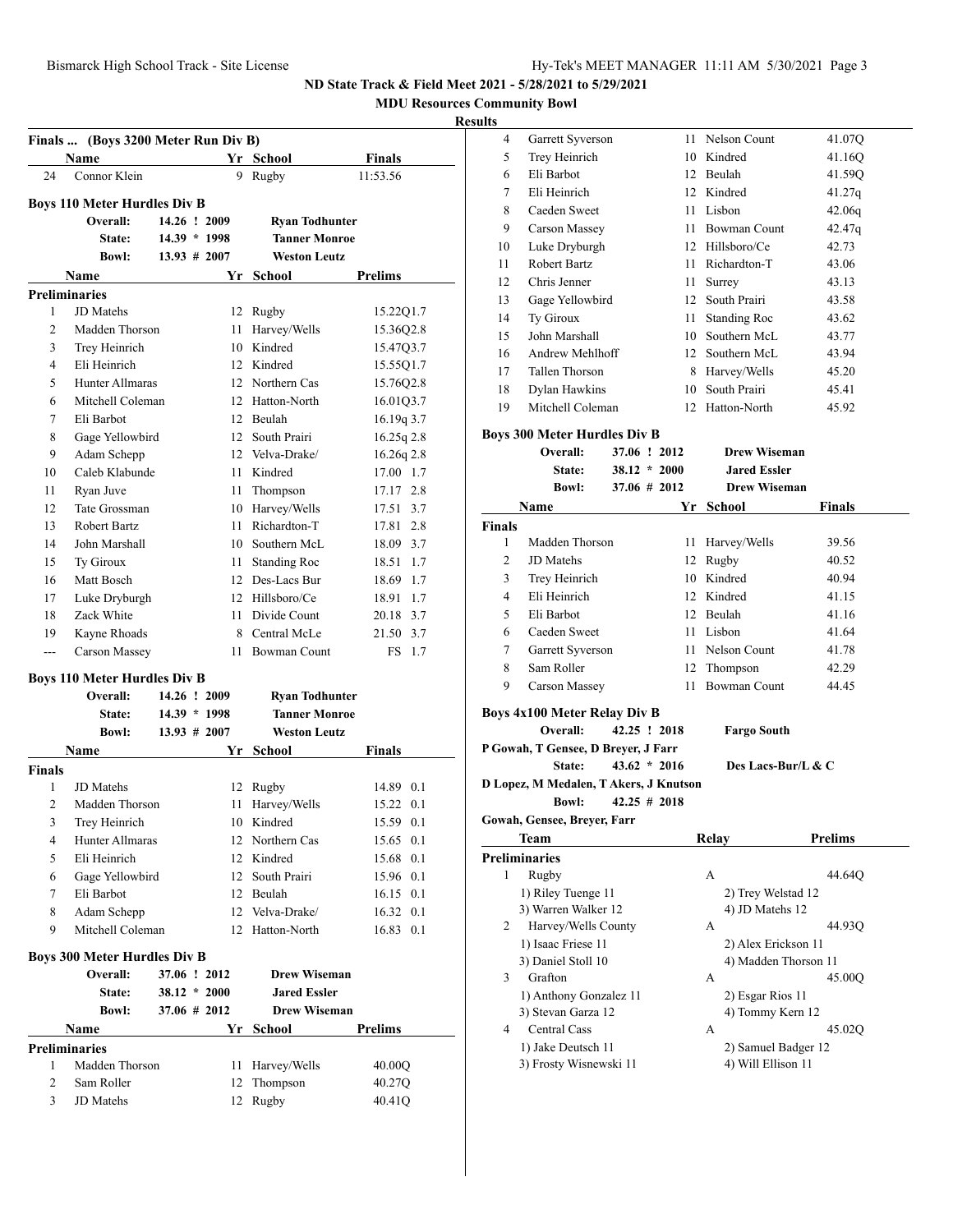# **MDU Resources Community Bowl**

### **Res**

|       | Team                    | Relay | <b>Prelims</b>         |
|-------|-------------------------|-------|------------------------|
| 5     | Velva-Drake/Anamoose    | А     | 45.15Q                 |
|       | 1) Tyson Tomlinson 12   |       | 2) Adam Schepp 12      |
|       | 3) Eric Martin 10       |       | 4) Gage Florence 12    |
| 6     | Northern Cass           | А     | 45.64Q                 |
|       | 1) Reed Volden 9        |       | 2) Hunter Allmaras 12  |
|       | 3) Andrew Schenck 9     |       | 4) Kolby Vander Wal 12 |
| 7     | Kidder County           | А     | 45.10q                 |
|       | 1) Jonah Harter 12      |       | 2) John Wagner 12      |
|       | 3) Jacob Biegler 11     |       | 4) Payton Cauthon 12   |
| 8     | Kindred                 | А     | 45.42q                 |
|       | 1) Jorgen Swenson 10    |       | 2) Trey Heinrich 10    |
|       | 3) Eli Heinrich 12      |       | 4) Charlie Biewer 10   |
| 9     | <b>Bowman County</b>    | А     | 45.79q                 |
|       | 1) Brody Headley 11     |       |                        |
|       |                         |       | 2) Clay Heimer 11      |
|       | 3) Bohden Duffield 9    |       | 4) Carson Massey 11    |
| 10    | Griggs Midkota          | А     | 45.79                  |
|       | 1) Gavin Nelson 10      |       | 2) Jayden Sherrard 12  |
|       | 3) Hunter Gronneberg 12 |       | 4) Jaxon Gronneberg 11 |
| 11    | Central McLean          | А     | 45.91                  |
|       | 1) Tommy Ravnaas 12     |       | 2) Cade Kjelstrup 10   |
|       | 3) Dylan Aasheim 11     |       | 4) Easton Frey 11      |
| 12    | Lisbon                  | А     | 45.99                  |
|       | 1) Simon Sveum 12       |       | 2) Jordan Sours 12     |
|       | 3) Jaden Schmidt 12     |       | 4) Kolby Rasmusson 12  |
| 13    | Thompson                | А     | 46.30                  |
|       | 1) Gavin Bohlman 12     |       | 2) Max Roller 10       |
|       | 3) Josh Yon 11          |       | 4) Mason Kurtz 12      |
| 14    | Hillsboro/Ce            | A     | 46.43                  |
|       | 1) John Kaldor 10       |       | 2) Luke Dryburgh 12    |
|       | 3) Parker Gallagher 11  |       | 4) Nathan Rage 12      |
| 15    | Glenburn                | А     | 46.51                  |
|       | 1) Elijah Kelly 12      |       | 2) Easton Andel 10     |
|       | 3) Preston Peters 11    |       | 4) Lukas Cunningham 12 |
| 16    | Beulah                  | А     | 46.55                  |
|       | 1) James Dela Cruz 11   |       | 2) Jack Koppelsloen 10 |
|       | 3) Isaak Barbot 11      |       | 4) Nate Battest 12     |
| 17    | Hazen                   | А     | 46.58                  |
|       |                         |       |                        |
|       | 1) Chance Kapp 11       |       | 2) Kaison Kaylor 10    |
|       | 3) Patrick Lemer 11     |       | 4) Hayden Dean 11      |
| 18    | Dickinson Trinity       | А     | 46.78                  |
|       | 1) Izaak Kudrna 9       |       | 2) Thomas Jacobs 10    |
|       | 3) Gage Glaser 9        |       | 4) Jace Kovash 9       |
| 19    | Surrey                  | А     | 46.96                  |
|       | 1) Rylan Scheig 10      |       | 2) Dalton Engg 11      |
|       | 3) Chris Jenner 11      |       | 4) Dalen Engg 11       |
| 20    | May-Port CG             | А     | 47.16                  |
|       | 1) Josh Weaver 12       |       | 2) Logan Krueger       |
|       | 3) Matthew Rexine 9     |       | 4) Sawyer Satrom 12    |
| 21    | Stanley                 | А     | 47.53                  |
|       | 1) Logan Ruud 10        |       | 2) D.J. Johnson 8      |
|       | 3) Jack Hynek 9         |       | 4) Colby Lawrence 12   |
| $---$ | Nedrose                 | А     | DNF                    |
|       |                         |       |                        |
|       | 1) Gavin Ball 10        |       | 2) Mitch Heinert 10    |

| ults          |                                                            |       |                                 |
|---------------|------------------------------------------------------------|-------|---------------------------------|
|               | <b>Standing Rock</b>                                       | А     | DQ                              |
|               | 1) John Luger 10                                           |       | 2) Weston Hagel 11              |
|               | 3) Camree Pete 12                                          |       | 4) Ty Giroux 11                 |
|               |                                                            |       |                                 |
|               | <b>Boys 4x100 Meter Relay Div B</b>                        |       |                                 |
|               | Overall:<br>42.25 ! 2018                                   |       | <b>Fargo South</b>              |
|               | P Gowah, T Gensee, D Breyer, J Farr                        |       |                                 |
|               | State:<br>$43.62 * 2016$                                   |       | Des Lacs-Bur/L & C              |
|               | D Lopez, M Medalen, T Akers, J Knutson                     |       |                                 |
|               | $42.25 \# 2018$<br><b>Bowl:</b>                            |       |                                 |
|               | Gowah, Gensee, Breyer, Farr                                |       |                                 |
|               | Team                                                       | Relay | <b>Finals</b>                   |
| <b>Finals</b> |                                                            |       |                                 |
| $\mathbf{1}$  | Grafton                                                    | А     | 44.30                           |
|               | 1) Anthony Gonzalez 11                                     |       | 2) Esgar Rios 11                |
|               | 3) Stevan Garza 12                                         |       | 4) Tommy Kern 12                |
| 2             | <b>Central Cass</b>                                        | А     | 44.38                           |
|               | 1) Jake Deutsch 11                                         |       | 2) Samuel Badger 12             |
|               | 3) Frosty Wisnewski 11                                     |       | 4) Will Ellison 11              |
| 3             | Harvey/Wells County                                        | А     | 44.53                           |
|               | 1) Isaac Friese 11                                         |       | 2) Alex Erickson 11             |
|               | 3) Daniel Stoll 10                                         |       | 4) Madden Thorson 11            |
| 4             | Rugby                                                      | А     | 44.94                           |
|               | 1) Riley Tuenge 11                                         |       | 2) Trey Welstad 12              |
|               | 3) Warren Walker 12                                        |       | 4) JD Matehs 12                 |
| 5             | Kidder County                                              | А     | 45.04                           |
|               | 1) Jonah Harter 12                                         |       | 2) John Wagner 12               |
|               | 3) Jacob Biegler 11                                        |       | 4) Payton Cauthon 12            |
| 6             | Northern Cass                                              | А     | 45.42                           |
|               | 1) Reed Volden 9                                           |       | 2) Hunter Allmaras 12           |
|               | 3) Andrew Schenck 9                                        |       | 4) Kolby Vander Wal 12          |
| 7             | <b>Bowman County</b>                                       | А     | 45.51                           |
|               | 1) Brody Headley 11                                        |       | 2) Clay Heimer 11               |
|               | 3) Bohden Duffield 9                                       |       | 4) Carson Massey 11             |
| 8             | Velva-Drake/Anamoose                                       | А     | 45.55                           |
|               | 1) Tyson Tomlinson 12                                      |       | 2) Adam Schepp 12               |
|               | 3) Eric Martin 10                                          |       | 4) Gage Florence 12             |
| 9             | Kindred                                                    | А     | 45.62                           |
|               | 1) Jorgen Swenson 10                                       |       | 2) Trey Heinrich 10             |
|               | 3) Eli Heinrich 12                                         |       | 4) Charlie Biewer 10            |
|               |                                                            |       |                                 |
|               | Boys 4x200 Meter Relay Div B<br>Overall:<br>1:27.74 ! 2018 |       |                                 |
|               |                                                            |       | <b>Bismarck Century</b>         |
|               | H Wilmes, G Anderson, O Nelson, C Monger                   |       |                                 |
|               | $1:29.39 * 2018$<br>State:                                 |       | <b>Hillsboro/Central Valley</b> |
|               | G Skager, H Hennings, O Benson, I Luithle                  |       |                                 |
|               | $1:27.74$ # 2018<br><b>Bowl:</b>                           |       |                                 |
|               | Wilmes, Anderson, Nelson, Monger                           |       |                                 |
|               | Team                                                       | Relay | <b>Prelims</b>                  |
|               | <b>Preliminaries</b>                                       |       |                                 |
| 1             | Harvey/Wells County                                        | A     | 1:32.11Q                        |
|               | 1) Isaac Friese 11                                         |       | 2) Alex Erickson 11             |
|               | 3) Daniel Stoll 10                                         |       | 4) Madden Thorson 11            |
| 2             | Rugby                                                      | А     | 1:33.13Q                        |
|               | 1) Riley Tuenge 11                                         |       | 2) Trey Welstad 12              |
|               | 3) Warren Walker 12                                        |       | 4) JD Matehs 12                 |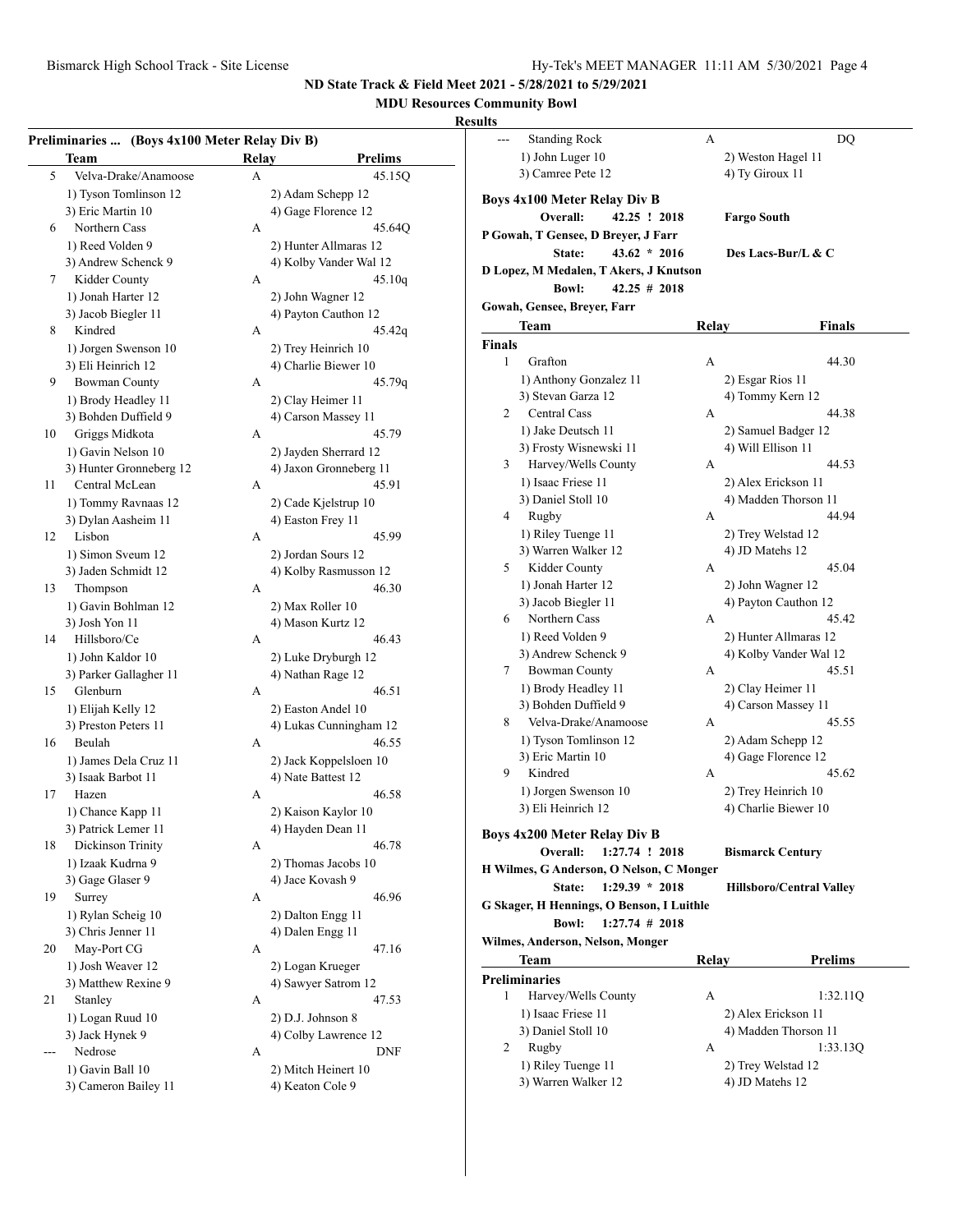# **MDU Resources Community Bowl**

|    | Preliminaries  (Boys 4x200 Meter Relay Div B)<br>Team | Relay | <b>Prelims</b>                          |
|----|-------------------------------------------------------|-------|-----------------------------------------|
| 3  | Central Cass                                          | А     | 1:33.44Q                                |
|    | 1) Jake Deutsch 11                                    |       | 2) Kaden Quam 12                        |
|    | 3) Frosty Wisnewski 11                                |       | 4) Will Ellison 11                      |
| 4  | Northern Cass                                         | А     | 1:32.48Q                                |
|    | 1) Jack Metzger                                       |       | 2) Isaac Johnson 10                     |
|    | 3) Hunter Allmaras 12                                 |       | 4) Tristin Johnson 12                   |
| 5  | Velva-Drake/Anamoose                                  | А     | 1:34.13Q                                |
|    |                                                       |       |                                         |
|    | 1) Tyson Tomlinson 12                                 |       | 2) Adam Schepp 12                       |
|    | 3) Eric Martin 10                                     |       | 4) Gage Florence 12                     |
| 6  | Kindred                                               | А     | 1:34.95Q                                |
|    | 1) Jorgen Swenson 10                                  |       | 2) Trey Heinrich 10                     |
|    | 3) Charlie Biewer 10                                  |       | 4) Ethan McKenney 12                    |
| 7  | Beulah                                                | А     | 1:33.28q                                |
|    | 1) James Dela Cruz 11                                 |       | 2) Dawson Zuroff 12                     |
|    | 3) Nate Battest 12                                    |       | 4) Kevin Gilmore 11                     |
| 8  | Griggs Midkota                                        | А     | 1:35.01q                                |
|    | 1) Gavin Nelson 10                                    |       | 2) Jayden Sherrard 12                   |
|    | 3) Hunter Gronneberg 12                               |       | 4) Jaxon Gronneberg 11                  |
| 9  | Thompson                                              | А     | 1:35.03q                                |
|    | 1) Sam Roller 12                                      |       | 2) Max Roller 10                        |
|    | 3) Josh Yon 11                                        |       | 4) Mason Kurtz 12                       |
| 10 | Hazen                                                 | А     | 1:35.91                                 |
|    |                                                       |       |                                         |
|    | 1) Chance Kapp 11                                     |       | 2) Ethan Richter 9                      |
|    | 3) Patrick Lemer 11                                   |       | 4) Hayden Dean 11                       |
| 11 | <b>Bowman County</b>                                  | А     | 1:36.39                                 |
|    | 1) Brody Headley 11                                   |       | 2) Carson Massey 11                     |
|    | 3) Bohden Duffield 9                                  |       | 4) Clay Heimer 11                       |
| 12 | Surrey                                                | А     | 1:36.69                                 |
|    | 1) Chris Jenner 11                                    |       | 2) Lucas Vollmer 9                      |
|    | 3) Dalton Engg 11                                     |       | 4) Dalen Engg 11                        |
| 13 | Lisbon                                                | А     | 1:36.77                                 |
|    | 1) Simon Sveum 12                                     |       | 2) Caeden Sweet 11                      |
|    | 3) Jordan Sours 12                                    |       | 4) Kolby Rasmusson 12                   |
| 14 | Nedrose                                               | А     | 1:37.36                                 |
|    | 1) Gavin Ball 10                                      |       | 2) Cameron Bailey 11                    |
|    | 3) Mitch Heinert 10                                   |       | 4) Keaton Cole 9                        |
| 15 | New Salem-Almont                                      | А     | 1:37.51                                 |
|    | 1) Jayden Selzler 12                                  |       | 2) Dylan Rud 11                         |
|    |                                                       |       |                                         |
|    | 3) Brady Brandt 10                                    |       | 4) Caleb Feland 12                      |
| 16 | May-Port CG                                           | A     | 1:38.06                                 |
|    | 1) Logan Krueger                                      |       | 2) Shawn Klabo                          |
|    | 3) Grant Strand 12                                    |       | 4) Sawyer Satrom 12                     |
| 17 | Glenburn                                              | А     | 1:38.37                                 |
|    | 1) Elijah Kelly 12                                    |       | 2) Colton Bowers 11                     |
|    | 3) Preston Peters 11                                  |       | 4) Lukas Cunningham 12                  |
| 18 | Southern McLean                                       | А     | 1:38.57                                 |
|    | 1) Andrew Mehlhoff 12                                 |       | 2) John Marshall 10                     |
|    | 3) Dawson Beck 11                                     |       | 4) Preston Beckman                      |
| 19 | Richardton-Taylor                                     | А     | 1:38.58                                 |
|    | 1) Collin Grage 11                                    |       | 2) Andrew Schwartz 11                   |
|    | 3) Marcus Cuevas 9                                    |       | 4) Robert Bartz 11                      |
| 20 | Linton/HMB                                            | А     | 1:39.30                                 |
|    |                                                       |       |                                         |
|    | 1) Samuel Adams 11<br>3) Dominic Vetter 11            |       | 2) Noah Alderin 9<br>4) Logan Barnes 11 |
|    |                                                       |       |                                         |

| 21            | Des-Lacs Bur                                 | А     | 1:39.38                         |
|---------------|----------------------------------------------|-------|---------------------------------|
|               | 1) Jade Humphrey 11                          |       | 2) Michael Schwandt 11          |
|               | 3) Kiesyn Officer 11                         |       | 4) Caleb Rist 11                |
| 22            | Grafton                                      | А     | 1:41.26                         |
|               | 1) Anthony Gonzalez 11                       |       | 2) Damon Reyes 12               |
|               | 3) Brandon Albrecht                          |       | 4) Esgar Rios 11                |
|               |                                              |       |                                 |
|               | <b>Boys 4x200 Meter Relay Div B</b>          |       |                                 |
|               | Overall:<br>1:27.74 ! 2018                   |       | <b>Bismarck Century</b>         |
|               | H Wilmes, G Anderson, O Nelson, C Monger     |       |                                 |
|               | State:<br>$1:29.39 * 2018$                   |       | <b>Hillsboro/Central Valley</b> |
|               | G Skager, H Hennings, O Benson, I Luithle    |       |                                 |
|               | $1:27.74$ # 2018<br><b>Bowl:</b>             |       |                                 |
|               | Wilmes, Anderson, Nelson, Monger             |       |                                 |
|               | Team                                         | Relay | <b>Finals</b>                   |
| <b>Finals</b> |                                              |       |                                 |
| 1             | Northern Cass                                | А     | 1:30.54                         |
|               | 1) Jack Metzger                              |       | 2) Isaac Johnson 10             |
|               | 3) Hunter Allmaras 12                        |       | 4) Tristin Johnson 12           |
| 2             | Harvey/Wells County                          | А     | 1:31.67                         |
|               | 1) Isaac Friese 11                           |       | 2) Alex Erickson 11             |
|               | 3) Daniel Stoll 10                           |       | 4) Madden Thorson 11            |
| 3             | Rugby                                        | А     | 1:32.00                         |
|               | 1) Riley Tuenge 11                           |       | 2) Trey Welstad 12              |
|               | 3) Warren Walker 12                          |       | 4) JD Matehs 12                 |
| 4             | Velva-Drake/Anamoose                         | А     | 1:32.43                         |
|               | 1) Tyson Tomlinson 12                        |       | 2) Adam Schepp 12               |
|               | 3) Eric Martin 10                            |       | 4) Gage Florence 12             |
| 5             | Beulah                                       | А     | 1:32.64                         |
|               | 1) James Dela Cruz 11                        |       | 2) Dawson Zuroff 12             |
|               | 3) Nate Battest 12                           |       | 4) Kevin Gilmore 11             |
| 6             | Central Cass                                 | А     | 1:32.87                         |
|               | 1) Jake Deutsch 11                           |       | 2) Kaden Quam 12                |
|               | 3) Frosty Wisnewski 11                       |       | 4) Will Ellison 11              |
| 7             | Thompson                                     | А     | 1:33.77                         |
|               | 1) Sam Roller 12                             |       | 2) Max Roller 10                |
|               | 3) Josh Yon 11                               |       | 4) Mason Kurtz 12               |
| 8             | Kindred                                      | А     | 1:33.94                         |
|               | 1) Jorgen Swenson 10                         |       | 2) Trey Heinrich 10             |
|               | 3) Charlie Biewer 10                         |       | 4) Ethan McKenney 12            |
| 9             | Griggs Midkota                               |       | 1:35.11                         |
|               | 1) Gavin Nelson 10                           |       | 2) Jayden Sherrard 12           |
|               | 3) Hunter Gronneberg 12                      |       | 4) Jaxon Gronneberg 11          |
|               | <b>Boys 4x400 Meter Relay Div B</b>          |       |                                 |
|               | 3:21.00 ! 2014<br>Overall:                   |       |                                 |
|               | D Neameyer, J Richter, A Steinwand, L Jochim |       |                                 |
|               | $3:26.00 * 1998$<br>State:                   |       | <b>Bishop Ryan</b>              |
|               | J Whittmayer, D Limke, L Schaefer, J Essler  |       |                                 |
|               | <b>Bowl:</b><br>$3:18.96 \# 2014$            |       |                                 |
|               | Neameyer, Richter, Steinwand, Jochim         |       |                                 |
|               | Team                                         | Relay | <b>Finals</b>                   |
| Finals        |                                              |       |                                 |
| 1             | Hillsboro/Ce                                 | А     | 3:30.25                         |
|               | 1) Ethan Sherva 12                           |       | 2) Parker Gallagher 11          |
|               | 3) Luke Dryburgh 12                          |       | 4) Henry Nelson 10              |
|               |                                              |       |                                 |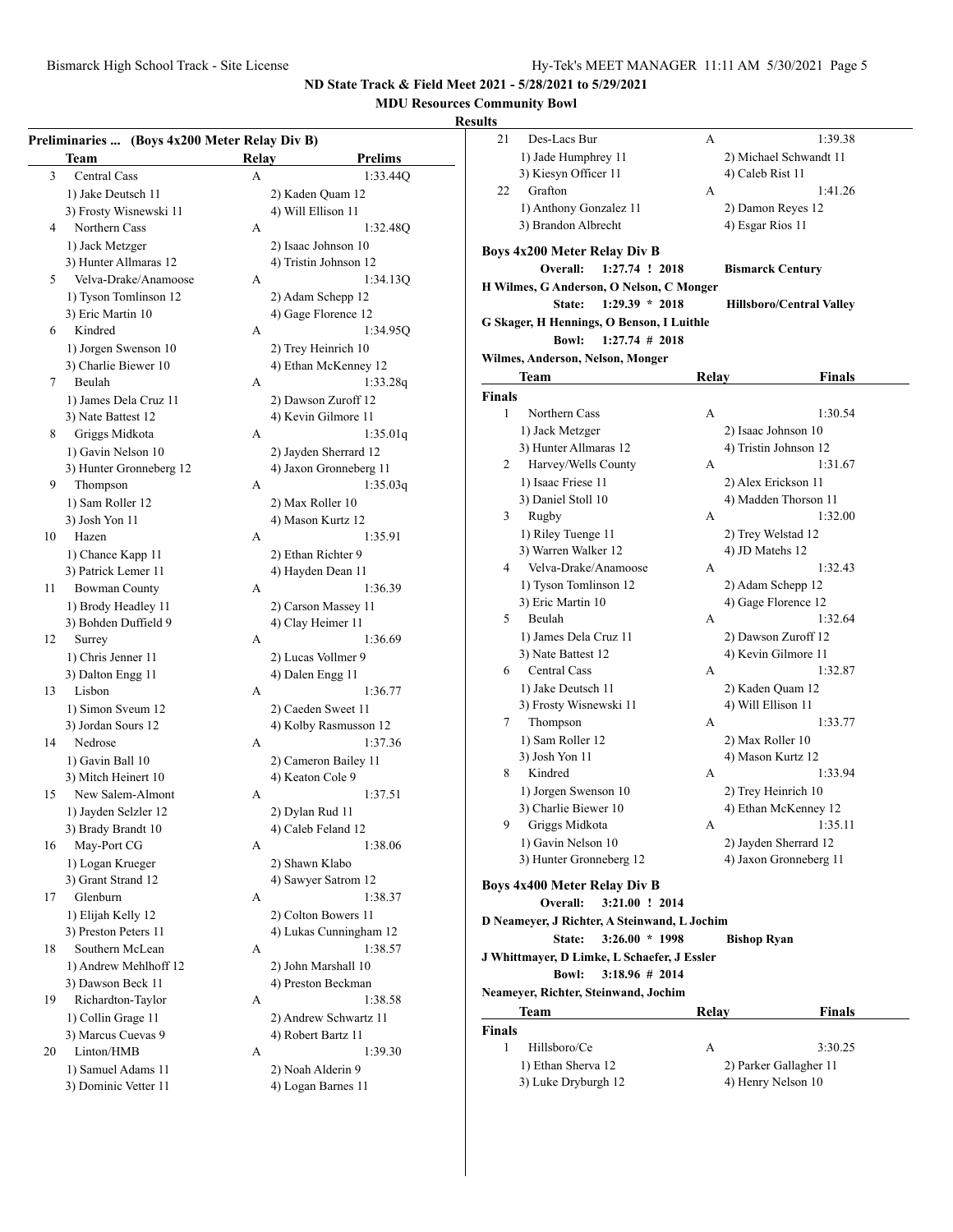**MDU Resources Community Bowl**

|                | Finals  (Boys 4x400 Meter Relay Div B)<br><b>Team</b> | Relay | <b>Finals</b>          |
|----------------|-------------------------------------------------------|-------|------------------------|
| $\overline{2}$ | Thompson                                              | А     | 3:30.62                |
|                | 1) Josh Yon 11                                        |       | 2) Max Roller 10       |
|                | 3) Mason Kurtz 12                                     |       | 4) Sam Roller 12       |
| 3              | Beulah                                                | А     | 3:31.13                |
|                | 1) Eli Barbot 12                                      |       | 2) Brady Alexander 12  |
|                | 3) Jack Koppelsloen 10                                |       | 4) Kevin Gilmore 11    |
| 4              | Lisbon                                                | A     | 3:32.83                |
|                | 1) Boeden Greenley 10                                 |       | 2) Mike Nelson 9       |
|                | 3) Simon Sveum 12                                     |       | 4) Caeden Sweet 11     |
| 5              | Southern McLean                                       | А     | 3:33.99                |
|                | 1) Andrew Mehlhoff 12                                 |       | 2) Dawson Beck 11      |
|                | 3) John Marshall 10                                   |       | 4) Tucker Schiele 12   |
| 6              | Kindred                                               | А     | 3:34.30                |
|                | 1) Charlie Biewer 10                                  |       | 2) Eli Heinrich 12     |
|                | 3) Jack Olson 11                                      |       | 4) Caaden Rath 12      |
| 7              | Surrey                                                | А     | 3:34.50                |
|                | 1) Chris Jenner 11                                    |       | 2) Lucas Vollmer 9     |
|                | 3) Dalton Engg 11                                     |       | 4) Dalen Engg 11       |
| 8              | <b>Central Cass</b>                                   | A     | 3:35.90                |
|                |                                                       |       |                        |
|                | 1) Jake Deutsch 11                                    |       | 2) Isaac Wisnewski 9   |
| 9              | 3) Will Ellison 11<br>Griggs Midkota                  |       | 4) Frosty Wisnewski 11 |
|                |                                                       | А     | 3:37.97                |
|                | 1) Gavin Nelson 10                                    |       | 2) Jayden Sherrard 12  |
|                | 3) Hunter Gronneberg 12                               |       | 4) Wayland Sabinash 7  |
| 10             | Hazen                                                 | А     | 3:40.63                |
|                | 1) Hayden Dean 11                                     |       | 2) Ethan Richter 9     |
|                | 3) Cade Harm                                          |       | 4) Logan Schwab 11     |
| 11             | Dickinson Trinity                                     | А     | 3:41.68                |
|                | 1) Jake Shobe 9                                       |       | 2) Jake Daniel 12      |
|                | 3) Thomas Jacobs 10<br>North Star                     |       | 4) Trevor Schagunn 11  |
| 12             |                                                       | А     | 3:43.07                |
|                | 1) Garrett Howard 10                                  |       | 2) Grant Howard 10     |
|                | 3) Jacob Thompson 10                                  |       | 4) Hayden Hagler 12    |
| 13             | Rugby                                                 | А     | 3:43.52                |
|                | 1) Riley Tuenge 11                                    |       | 2) William Lundberg 10 |
|                | 3) Kory Vetsch 11                                     |       | 4) Austin Dibble 10    |
| 14             | Shiloh Christian                                      | А     | 3:43.92                |
|                | 1) Joey Desir 10                                      |       | 2) Carter Seifert 9    |
|                | 3) Avery Harms 10                                     |       | 4) Kaden Fuller 10     |
| 15             | <b>Bishop Ryan</b>                                    | А     | 3:44.63                |
|                | 1) Casey McMahon 12                                   |       | 2) Matthew Todd 12     |
|                | 3) Ian Johnson 10                                     |       | 4) Logan Wentz 11      |
| 16             | Grafton                                               | А     | 3:44.94                |
|                | 1) Esgar Rios 11                                      |       | 2) Jack Kern 9         |
|                | 3) Amarion Brown                                      |       | 4) Justin Garza 12     |
| 17             | Stanley                                               | А     | 3:47.63                |
|                | 1) Cal Sorenson 10                                    |       | 2) Colby Lawrence 12   |
|                | 3) Alex Ruud                                          |       | 4) Jack Hynek 9        |
| 18             | Harvey/Wells County                                   | А     | 3:50.54                |
|                | 1) Jadyn Vollmer 9                                    |       | 2) Garin Opdahl 11     |
|                | 3) Harrison Lies 10                                   |       | 4) Tallen Thorson 8    |
| ---            | <b>Bowman County</b>                                  | А     | FS                     |
|                | 1) Bishop Duffield 9                                  |       | 2) Brody Headley 11    |
|                | 3) Gavin Scott 11                                     |       | 4) Bohden Duffield 9   |

|               | <b>Boys 4x800 Meter Relay Div B</b><br>7:54.52 ! 1981<br>Overall: |       |                                         |
|---------------|-------------------------------------------------------------------|-------|-----------------------------------------|
|               | Joe Carlson, Ken Clark, Rob Buchholz, Jon Boughner                |       |                                         |
|               | $8:02.29 * 2017$<br><b>State:</b>                                 |       | <b>New Town</b>                         |
|               | Chase Hale, Robert White, Jalen Chase, Ryan Wheeling              |       |                                         |
|               | 7:48.49 # 2014<br><b>Bowl:</b>                                    |       |                                         |
|               | Werner, Markle, Lerew, Gotta                                      |       |                                         |
|               | Team                                                              | Relay | Finals                                  |
| <b>Finals</b> |                                                                   |       |                                         |
| 1             | Lisbon                                                            | А     | 8:24.66                                 |
|               | 1) Boeden Greenley 10                                             |       |                                         |
|               | 3) Simon Sveum 12                                                 |       | 2) Mike Nelson 9<br>4) Caeden Sweet 11  |
| 2             | <b>Bowman County</b>                                              | А     | 8:27.57                                 |
|               | 1) Gavin Scott 11                                                 |       |                                         |
|               | 3) Caleb Sarsland 10                                              |       | 2) Austin Wanner 10                     |
| 3             | Hillsboro/Ce                                                      | А     | 4) Brian Miller 12<br>8:33.53           |
|               |                                                                   |       |                                         |
|               | 1) Henry Nelson 10<br>3) Christian Brist 9                        |       | 2) John Kaldor 10<br>4) Ethan Sherva 12 |
| 4             | Dickinson Trinity                                                 | A     | 8:37.01                                 |
|               | 1) Caleb Hansen 11                                                |       | 2) Luke Shobe 9                         |
|               | 3) Eli Hansen 10                                                  |       | 4) Jake Daniel 12                       |
| 5             | Thompson                                                          | А     | 8:43.62                                 |
|               | 1) Josh Yon 11                                                    |       | 2) Reese Nygaard 11                     |
|               | 3) Luke Mager 12                                                  |       | 4) Ben Rowan 11                         |
| 6             | Stanley                                                           | А     | 8:46.34                                 |
|               | 1) Cal Sorenson 10                                                |       | 2) Jacob Littlefield 10                 |
|               | 3) Trent Leith 11                                                 |       | 4) Noah Rolfe 12                        |
| 7             | Kindred                                                           | А     | 8:48.58                                 |
|               | 1) Jeremiah Dockter 10                                            |       | 2) Ethan Schaffer 11                    |
|               | 3) Jack Olson 11                                                  |       | 4) Matt Pearson                         |
| 8             | Grafton                                                           | А     | 8:48.65                                 |
|               | 1) Justin Garza 12                                                |       | 2) David Perez 9                        |
|               | 3) Ethan Suda 11                                                  |       | 4) Jack Kern 9                          |
| 9             | Oakes                                                             | А     | 8:51.94                                 |
|               | 1) Dalton Schmit 12                                               |       | 2) Adam Mayer 12                        |
|               | 3) Joseph Heim 10                                                 |       | 4) Blayson Dolney 9                     |
| 10            | Killdeer                                                          | А     | 8:52.92                                 |
|               | 1) Owen Duttenhefner 11                                           |       | 2) Dawson Schneider 11                  |
|               | 3) Gus Bohmbach 9                                                 |       | 4) Jace Andersen 11                     |
| 11            | Hazen                                                             | А     | 8:53.48                                 |
|               | 1) Taylor Peterson 11                                             |       | 2) Wyatt Grueneich 8                    |
|               | 3) Logan Schwab 11                                                |       | 4) Ian Busche 11                        |
| 12            | Rugby                                                             | А     | 8:55.92                                 |
|               | 1) Kristian Fritz 10                                              |       | 2) William Lundberg 10                  |
|               | 3) Connor Klein 9                                                 |       | 4) Austin Dibble 10                     |
| 13            | <b>Bishop Ryan</b>                                                | A     | 9:01.48                                 |
|               | 1) Logan Wentz 11                                                 |       | 2) Matthew Todd 12                      |
|               | 3) Christopher McMahon 10                                         |       | 4) Casey McMahon 12                     |
| 14            | Carrington                                                        | А     | 9:04.23                                 |
|               | 1) Jaxon Schaefer 9                                               |       | 2) Jacob Seaburg 11                     |
|               | 3) Jack Paulson 10                                                |       | 4) Jacob Rexin 11                       |
| 15            | <b>Benson County</b>                                              | A     | 9:05.82                                 |
|               | 1) Wyatt Hakanson 10                                              |       | 2) Logan Maddock 9                      |
|               |                                                                   |       |                                         |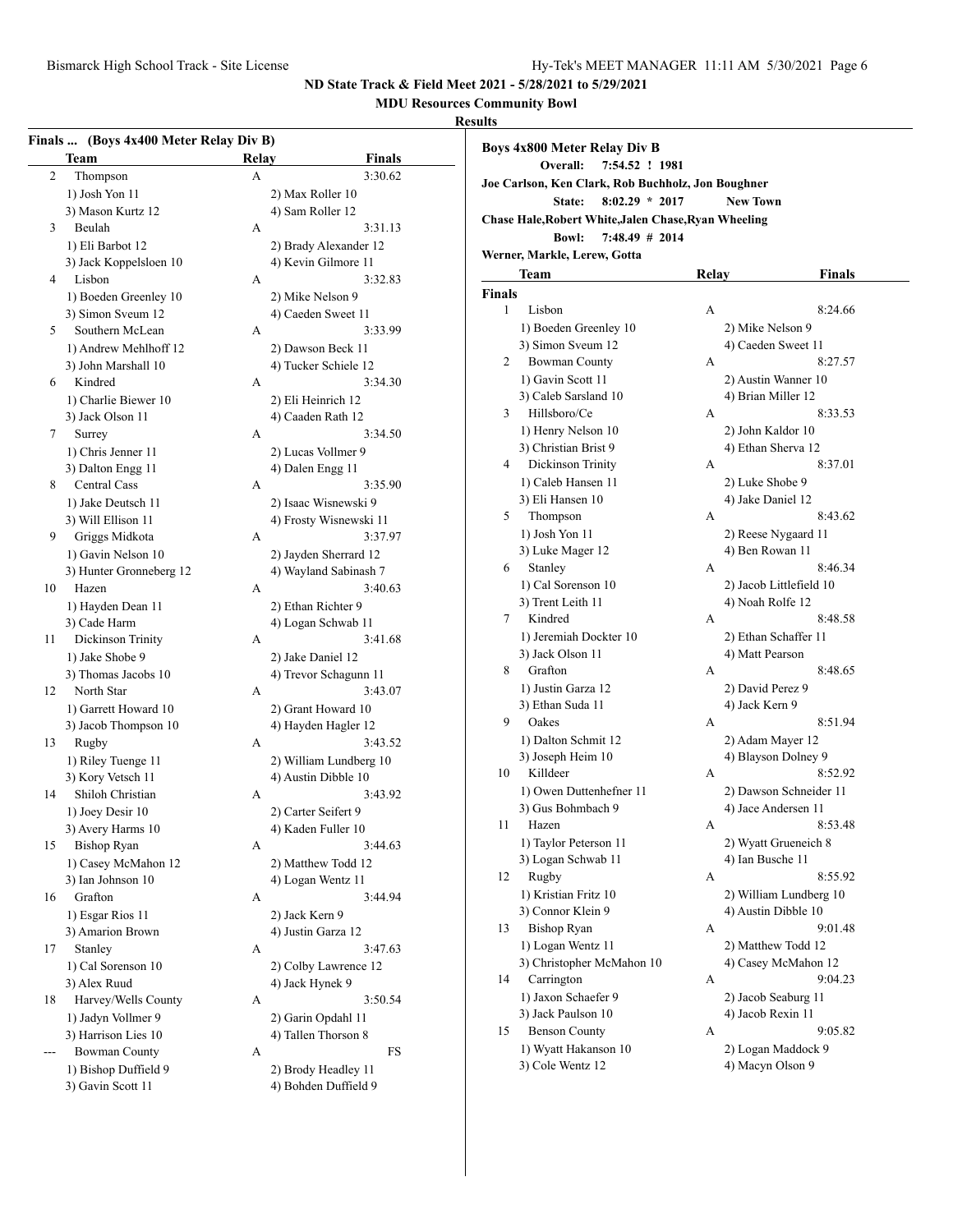**MDU Resources Community Bowl**

|                | Finals  (Boys 4x800 Meter Relay Div B) |                   |    |                       |            |
|----------------|----------------------------------------|-------------------|----|-----------------------|------------|
|                | Team                                   |                   |    | Relay                 | Finals     |
| 16             | <b>Central Cass</b>                    |                   |    | A                     | 9:07.68    |
|                | 1) Evan Gross 12                       |                   |    | 2) Ronnie Burchill 9  |            |
|                | 3) Josh Dixon 12                       |                   |    | 4) Josiah Crandall 10 |            |
| 17             | Des-Lacs Bur                           |                   |    | А                     | 9:10.48    |
|                | 1) Xander Sundsbak 11                  |                   |    | 2) Kashdyn Officer 9  |            |
|                | 3) Logan Rist 9                        |                   |    | 4) Zander Grover 9    |            |
| 18             | Central McLean                         |                   |    | А                     | 9:39.57    |
|                | 1) Max Corcoran 9                      |                   |    | 2) Gavin Haraseth 7   |            |
|                | 3) Cade Kjelstrup 10                   |                   |    | 4) Andrew Eichhorst 8 |            |
| 19             | Harvey/Wells County                    |                   |    | А                     | 9:41.46    |
|                | 1) Jameson Krosbaken 11                |                   |    | 2) Wyatt Korb 7       |            |
|                | 3) Jadyn Vollmer 9                     |                   |    | 4) Harrison Lies 10   |            |
|                | <b>Boys High Jump Div B</b>            |                   |    |                       |            |
|                | Overall:                               | $6-10.25$ ! 1999  |    | <b>Shawn Gabbert</b>  |            |
|                | State:                                 | $6-09.50 * 1988$  |    | <b>Mark McDonald</b>  |            |
|                | Bowl:                                  | $6-08.50$ # 2021  |    | <b>Braden Brown</b>   |            |
|                | Name                                   |                   | Yr | School                | Finals     |
| <b>Finals</b>  |                                        |                   |    |                       |            |
| 1              | Cole Slaubaugh                         |                   |    | 12 Rugby              | J6-06.00   |
| 2              | Stevan Garza                           |                   |    | 12 Grafton            | J6-00.00   |
| 3              | Dawson Zuroff                          |                   |    | 12 Beulah             | $J6-00.00$ |
| 3              | Ryan Feland                            |                   |    | 12 Mohall-Lansf       | $J6-00.00$ |
| 5              | Nate Battest                           |                   |    | 12 Beulah             | J6-00.00   |
| 6              | Cordel Sjokvist                        |                   |    | 10 Mohall-Lansf       | J6-00.00   |
| 7              | Harley Hudson                          |                   |    | 10 Hillsboro/Ce       | J6-00.00   |
| 8              | Jonah Harter                           |                   |    | 12 Kidder Count       | J5-10.00   |
| 9              | Jake Deutsch                           |                   |    | 11 Central Cass       | J5-10.00   |
| 9              | Alex Erickson                          |                   |    | 11 Harvey/Wells       | $J5-10.00$ |
| 9              | Micah Longthorne                       |                   |    | 10 Hillsboro/Ce       | $J5-10.00$ |
| 12             | Favian Hudson                          |                   |    | 12 Williams Cou       | 5-08.00    |
| 12             | Logan Prochnow                         |                   |    | 12 Central Cass       | 5-08.00    |
| 12             | Hunter Fletschock                      |                   |    | 12 Velva-Drake/       | 5-08.00    |
|                | Ethan Richter                          |                   |    | 9 Hazen               | NΗ         |
|                | Avery Harms                            |                   |    | 10 Shiloh Chris       | NH         |
| ---            | Landen YoungBird                       |                   |    | 11 Parshall           | NH         |
| ---            | Riley Johnson                          |                   |    | 10 Northern Cas       | NΗ         |
|                | Jackson Rud                            |                   |    | 12 New Salem-Al       | NΗ         |
| ---            |                                        |                   |    |                       |            |
|                | <b>Boys Pole Vault Div B</b>           |                   |    |                       |            |
|                | Overall:                               | 15-07.50 ! 2021   |    | <b>Jak Urlacher</b>   |            |
|                | <b>State:</b>                          | $15-00 * 2013$    |    | <b>Harrison Aide</b>  |            |
|                | Bowl:                                  | $15-07.50$ # 2021 |    | <b>Jak Urlacher</b>   |            |
|                | Name                                   |                   |    | Yr School             | Finals     |
| <b>Finals</b>  |                                        |                   |    |                       |            |
| 1              | John Fischer                           |                   |    | 12 Benson Count       | 14-00.00   |
| $\overline{2}$ | Eli Barbot                             |                   |    | 12 Beulah             | 13-00.00   |
| 3              | Parker Gallagher                       |                   |    | 11 Hillsboro/Ce       | 12-06.00   |
| $\overline{4}$ | Gus Bohmbach                           |                   |    | 9 Killdeer            | 12-00.00   |
| 5              | Noah Mehus                             |                   |    | 10 May-Port CG        | J12-00.00  |
| 6              | Caleb Klabunde                         |                   |    | 11 Kindred            | 11-06.00   |
| 7              | Kael Kovar                             |                   |    | 10 Carrington         | 11-00.00   |
| 8              | Jack Olson                             |                   | 11 | Kindred               | J11-00.00  |
| 9              | Tucker Regner                          |                   | 12 | Langdon Area          | 10-06.00   |
|                |                                        |                   |    |                       |            |

| 9                           | <b>Bryceton Deplazes</b>             |                     |                | 10      | Rugby                        | 10-06.00             |            |
|-----------------------------|--------------------------------------|---------------------|----------------|---------|------------------------------|----------------------|------------|
| 9                           | Jace Andersen                        |                     |                | 11      | Killdeer                     | 10-06.00             |            |
|                             | Kaden Quam                           |                     |                | 12      | <b>Central Cass</b>          | ΝH                   |            |
| ---                         | Mitchell Coleman                     |                     |                | 12      | Hatton-North                 | NH                   |            |
| <b>Boys Long Jump Div B</b> |                                      |                     |                |         |                              |                      |            |
|                             | Overall:                             |                     | 24-06 ! 1998   |         | <b>Nate Keller</b>           |                      |            |
|                             | <b>State:</b>                        | $23-02.50 * 1970$   |                |         | <b>Rich Goff</b>             |                      |            |
|                             | <b>Bowl:</b>                         | $23-09.50 \# 2013$  |                |         | <b>Jamie Heinen-Lugert</b>   |                      |            |
|                             | Name                                 |                     |                | Yr      | School                       | Finals               |            |
| <b>Finals</b>               |                                      |                     |                |         |                              |                      |            |
| 1                           | Trey Welstad                         |                     |                |         | 12 Rugby                     | 21-07.50 -1.1        |            |
| 2                           | Jorgen Paulson                       |                     |                |         | 12 Edgeley/Kulm              | 21-01.00 2.9         |            |
| 3                           | Alex Erickson                        |                     |                |         | 11 Harvey/Wells              | 21-00.50 2.3         |            |
| 4                           | Nick Hansen                          |                     |                |         | 9 Sargent Coun               | $20-09.50 -1.5$      |            |
| 5                           | Clay Heimer                          |                     |                |         | 11 Bowman Count              | 20-07.00 1.5         |            |
| 6                           | Kaleb Braun                          |                     |                |         | 11 Hatton-North              | 20-05.00 NWI         |            |
| 7                           | Mac Kramer                           |                     |                | 12      | Strasburg                    | 19-10.75             | 1.5        |
| 8                           | Dawson Bruner                        |                     |                |         | 11 Hazen                     | $19-09.00 - 2.0$     |            |
| 9                           | Colby Lawrence                       |                     |                |         | 12 Stanley                   | 19-08.25 1.3         |            |
| 10                          | Jonah Harter                         |                     |                |         | 12 Kidder Count              | 19-04.25 2.4         |            |
| 11                          | Teigen Marmon                        |                     |                |         | 11 Bowman Count              | $19-03.00 -0.2$      |            |
| 12                          | Logan Wentz                          |                     |                |         | 11 Bishop Ryan               | $19-02.25 -2.1$      |            |
| 13                          | Evan Richman                         |                     |                |         | 11 Enderlin/Map              | 19-01.00 1.0         |            |
| 14                          | Stevan Garza                         |                     |                |         | 12 Grafton                   | 19-00.50 1.2         |            |
| 15                          | Cole Manolovits                      |                     |                |         | 10 Mott/Regent-              | 18-11.00 0.1         |            |
| 16                          | Alex Muggli                          |                     |                |         | 12 Oakes                     | 18-10.50 1.4         |            |
|                             | Cole Slaubaugh                       |                     |                |         |                              |                      |            |
|                             |                                      |                     |                |         |                              |                      |            |
| 16                          |                                      |                     |                | 12      | Rugby                        | 18-10.50 0.1         |            |
| 18                          | <b>Ethan Richter</b>                 |                     |                | 9       | Hazen                        | $18-02.00$ 0.6       |            |
|                             | <b>Boys Triple Jump Div B</b>        |                     |                |         |                              |                      |            |
|                             | Overall:                             |                     | 48-05 ! 2019   |         | Nsengiyumva Corode           |                      |            |
|                             | State:                               | $46 - 05.50 * 2015$ |                |         | <b>Kellemon Hinton</b>       |                      |            |
|                             | <b>Bowl:</b>                         |                     | $48-05$ # 2019 |         | Nsengiyumva Corode           |                      |            |
|                             | Name                                 |                     |                | Yr      | <b>School</b>                | Finals               |            |
| <b>Finals</b>               |                                      |                     |                |         |                              |                      |            |
| 1                           | Payton Cauthon                       |                     |                |         | 12 Kidder Count              | 43-11.50 2.1         |            |
| 2                           | Clay Heimer                          |                     |                |         | 11 Bowman Count              | $41-05.00 +0.0$      |            |
| 3                           | Kolby Vander Wal                     |                     |                |         | 12 Northern Cas              | J41-02.50            | 1.7        |
| 4                           | Ty Abrahamson                        |                     |                | 11      | Northern Lig                 | J41-02.50            | 1.4        |
| 5                           | Owen Wiersma                         |                     |                |         | 10 Central Cass              | 41-01.50             | 1.7        |
| 6                           | Ryan Feland                          |                     |                | 12      | Mohall-Lansf                 | 40-09.00             | 1.2        |
| 7                           | Jace Narum                           |                     |                | 9.      | Central Cass                 | 40-06.50             | $+0.0$     |
| 8                           | Evan Richman                         |                     |                | 11      | Enderlin/Map                 | J40-03.00            | 1.2        |
| 9                           | Cole Manolovits                      |                     |                | 10      | Mott/Regent-                 | J40-03.00            | $+0.0$     |
| 10                          | Garin Opdahl                         |                     |                | 11      | Harvey/Wells                 | 40-01.00             | 0.6        |
| 11                          | Kolby Rasmusson                      |                     |                | 12      | Lisbon                       | 39-04.50             | 0.8        |
| 12                          | Kaleb Braun                          |                     |                | 11      | Hatton-North                 | 39-03.50             | 0.2        |
| 13                          | Adam Kautzman                        |                     |                | 10      | Mott/Regent-                 | 38-04.50             | 0.5        |
| 14                          | Max Roller                           |                     |                | 10      | Thompson                     | 38-02.00             | 1.4        |
| 15                          | Stevan Garza                         |                     |                | 12      | Grafton                      | 37-07.00             | $+0.0$     |
| 16                          | Connor Smith                         |                     |                | 12      | Trenton                      | 36-08.00             | 1.4        |
| 17<br>18                    | Patrick Conoly<br><b>Trevor Moos</b> |                     |                | 10<br>9 | Southern McL<br>Kidder Count | 36-03.00<br>34-00.00 | 1.4<br>1.0 |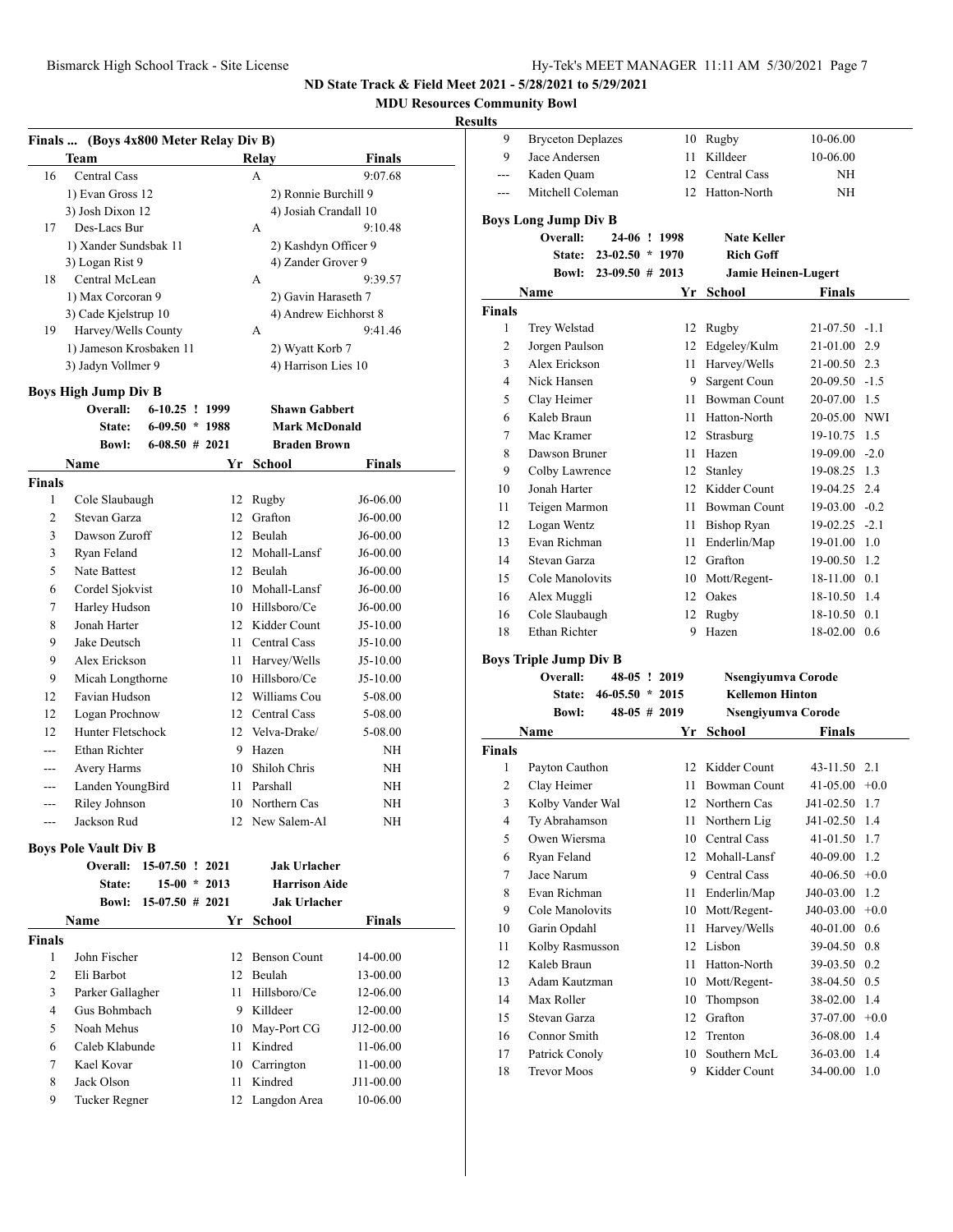**MDU Resources Community Bowl**

|                         | <b>Boys Shot Put Div B</b>     |                    |    |                        |               |
|-------------------------|--------------------------------|--------------------|----|------------------------|---------------|
|                         | Overall:                       | 64-01 ! 1987       |    | <b>Howard Hausauer</b> |               |
|                         | State:                         | $62-02 * 1995$     |    | <b>Jim Kleinsasser</b> |               |
|                         | <b>Bowl:</b>                   | $63-06.50$ # 2015  |    | <b>Jon Tharaldsen</b>  |               |
|                         | Name                           |                    |    | Yr School              | <b>Finals</b> |
| <b>Finals</b>           |                                |                    |    |                        |               |
| 1                       | Kaden Pastian                  |                    | 12 | Hillsboro/Ce           | 60-08.00      |
| $\overline{c}$          | Jack Packer                    |                    |    | 10 Kindred             | 54-03.00      |
| 3                       | Caleb Olson                    |                    |    | 11 Lisbon              | 49-07.50      |
| 4                       | <b>Brendon Rasmussen</b>       |                    |    | 12 Bowman Count        | 49-04.50      |
| 5                       | Max Vikander                   |                    |    | 12 Kindred             | 49-01.00      |
| 6                       | Brennan Wiederrich             |                    |    | 12 Edgeley/Kulm        | 48-02.50      |
| 7                       | Kayedenn Rivinius              |                    |    | 10 Grant County        | 48-02.00      |
| 8                       | Isaiah Cook                    |                    | 12 | <b>Grant County</b>    | 48-00.00      |
| 9                       | <b>Blake Houska</b>            |                    |    | 10 Kindred             | 47-07.00      |
| 10                      | Riley Sunram                   |                    |    | 9 Kindred              | 47-05.00      |
| 11                      | <b>Tyler Hansen</b>            |                    | 11 | Killdeer               | 47-02.00      |
| 12                      | Logan Becker                   |                    |    | 12 New Salem-Al        | 46-08.00      |
| 13                      | Cole Potter                    |                    | 11 | Thompson               | 46-03.00      |
| 14                      | Nick Martin                    |                    |    | 12 Central Cass        | 45-06.50      |
| 15                      | Nick Thompson                  |                    | 11 | Richland               | 45-04.00      |
| 16                      | Stephan Packineau              |                    |    | 12 Shiloh Chris        | 44-10.50      |
| 17                      | Dylan McDonald                 |                    | 11 | Glenburn               | 44-10.00      |
| 18                      | Carter Rystedt                 |                    |    | 12 Powers Lake         | 44-05.00      |
| 19                      | Jack Schaefer                  |                    |    | 11 Des-Lacs Bur        | 43-02.00      |
| 20                      | Ethan Brandt                   |                    |    | 12 Rugby               | 42-08.50      |
| 21                      | <b>Tyler Lindstrom</b>         |                    |    | 11 Powers Lake         | 42-05.00      |
| 22                      | Evan Ulrich                    |                    |    | 12 New Rockford        | 41-11.00      |
| 23                      | Kelby Azure                    |                    | 11 | Hatton-North           | 40-06.50      |
| 24                      | Beau Retzlaff                  |                    | 12 | Carrington             | 40-06.00      |
| 25                      | Treyson Renken                 |                    | 10 | <b>Standing Roc</b>    | 38-08.50      |
|                         |                                |                    |    |                        |               |
|                         | <b>Boys Discus Throw Div B</b> |                    |    |                        |               |
|                         | Overall:                       | 192-08 ! 2012      |    | Bryan Bjerk            |               |
|                         | State:                         | $192-00 * 2021$    |    | <b>Kaden Pastian</b>   |               |
|                         | <b>Bowl:</b>                   | $192 - 08 \# 2012$ |    | <b>Bryan Bjerk</b>     |               |
|                         | Name                           |                    | Yr | <b>School</b>          | Finals        |
| <b>Finals</b>           |                                |                    |    |                        |               |
|                         | 1 Kaden Pastian                |                    |    | 12 Hillsboro/Ce        | $192 - 00*$   |
| $\overline{\mathbf{c}}$ | Ashton Biesterfeld             |                    | 12 | Oakes                  | 171-08        |
| 3                       | Caleb Olson                    |                    | 11 | Lisbon                 | 151-01        |
| 4                       | Riley Sunram                   |                    | 9  | Kindred                | 145-02        |
| 5                       | <b>Jack Packer</b>             |                    | 10 | Kindred                | 144-04        |
| 6                       | Dylan McDonald                 |                    | 11 | Glenburn               | 139-11        |
| $\tau$                  | Brennan Wiederrich             |                    | 12 | Edgeley/Kulm           | 139-10        |
| $\,$ 8 $\,$             | <b>Hunter Rasmussen</b>        |                    | 9  | Bowman Count           | 131-10        |
| 9                       | Nolan Johnson                  |                    | 12 | Heart River            | 129-11        |
| 10                      | Jagger Dickman                 |                    | 11 | Surrey                 | 129-06        |
| 11                      | Isaiah Bundy-Smith             |                    | 12 | Rugby                  | 128-11        |
| 12                      | Karter Hanson                  |                    | 12 | Southern McL           | 128-05        |
| 13                      | Cole Potter                    |                    | 11 | Thompson               | 126-01        |
| 14                      | Carter Rystedt                 |                    | 12 | Powers Lake            | 123-03        |
| 15                      | Easton Baesler                 |                    | 10 | Hillsboro/Ce           | 122-08        |
| 16                      | Nick Martin                    |                    | 12 | Central Cass           | 122-06        |
| 17                      | Ethan Jepson                   |                    | 11 | Killdeer               | 121-11        |

| uns            |                                 |                   |    |                      |               |
|----------------|---------------------------------|-------------------|----|----------------------|---------------|
| 18             | Sam Huether                     |                   | 12 | Mott/Regent-         | 121-10        |
| 19             | <b>Tyler Lindstrom</b>          |                   | 11 | Powers Lake          | 115-08        |
| 20             | Jayden Kaelberer                |                   | 11 | Hazen                | 113-09        |
| 21             | Aaden Olson                     |                   | 10 | Velva-Drake/         | 106-04        |
|                | <b>Boys Javelin Throw Div B</b> |                   |    |                      |               |
|                | Overall:                        | 208-03 ! 2004     |    | <b>Riley Dolezal</b> |               |
|                | State:                          | $208-03 * 2004$   |    | <b>Riley Dolezal</b> |               |
|                | <b>Bowl:</b>                    | $212 - 08$ # 2001 |    | <b>Chad Oukrop</b>   |               |
|                | Name                            |                   | Yr | <b>School</b>        | <b>Finals</b> |
| <b>Finals</b>  |                                 |                   |    |                      |               |
| 1              | Sam Roller                      |                   | 12 | Thompson             | 177-04        |
| 2              | Ryan Sletten                    |                   | 12 | Larimore             | 170-06        |
| 3              | Ashton Biesterfeld              |                   |    | 12 Oakes             | 166-08        |
| $\overline{4}$ | <b>Nate Battest</b>             |                   | 12 | Beulah               | 166-07        |
| 5              | Isaac Friese                    |                   | 11 | Harvey/Wells         | 158-05        |
| 6              | Nathan Kaufman                  |                   | 11 | Mott/Regent-         | 158-03        |
| 7              | Peter Dryburgh                  |                   | 10 | Hillsboro/Ce         | 156-08        |
| 8              | Andrew Christenson              |                   |    | 10 Kenmare/Bowb      | 153-03        |
| 9              | Keaton Keller                   |                   | 9  | Harvey/Wells         | 152-08        |
| 10             | Collin Lunde                    |                   | 11 | Kindred              | 148-06        |
| 11             | Brennan Wiederrich              |                   | 12 | Edgeley/Kulm         | 146-07        |
| 12             | Robert Adam                     |                   | 12 | Lisbon               | 143-01        |
| 13             | Trey Welstad                    |                   | 12 | Rugby                | 141-09        |
| 14             | <b>Ryder Bickett</b>            |                   | 8  | Carrington           | 141-05        |
| 15             | Sam Huether                     |                   | 12 | Mott/Regent-         | 139-01        |
| 16             | Cameron Bailey                  |                   | 11 | Nedrose              | 135-08        |
| 17             | <b>Bohden Obenauer</b>          |                   | 9  | Hazen                | 128-05        |
| 18             | Beau Retzlaff                   |                   | 12 | Carrington           | 124-08        |
| 19             | Rylan Scheig                    |                   | 10 | Surrey               | 121-03        |
|                |                                 |                   |    |                      |               |

|              | Men - Div A - Team Rankings - 19 Events Scored |      |
|--------------|------------------------------------------------|------|
| 1)           | <b>Bismarck Century</b>                        | 195  |
| $\mathbf{2}$ | Bismarck High                                  | 77.5 |
| 3)           | <b>Bismarck Legacy</b>                         | 75   |
| 4)           | West Fargo Sheyenne                            | 71   |
| 5)           | Dickinson                                      | 46   |
| 6)           | West Fargo                                     | 38.5 |
| 7)           | Fargo South                                    | 37   |
| 8)           | <b>Grand Forks Central</b>                     | 36   |
| 9)           | Bismarck St. Mary's                            | 33   |
| 10)          | Williston                                      | 25   |
| 11)          | Mandan                                         | 23   |
| 12)          | Jamestown                                      | 19   |
| 13)          | Grand Forks Red River                          | 15   |
| 14)          | Fargo Davies                                   | 13   |
| 15)          | Wahpeton                                       | 11   |
| 16)          | Fargo North                                    | 9    |
| 16)          | Valley City                                    | 9    |
| 18)          | Minot                                          | 5    |
| 19)          | Shanley                                        | 3    |
|              |                                                |      |

| Men - Div B - Team Rankings - 19 Events Scored |  |  |  |
|------------------------------------------------|--|--|--|
|------------------------------------------------|--|--|--|

| 1) Kindred                  | 68  |
|-----------------------------|-----|
| 2) Bowman County            | 53. |
| 3) Hillsboro/Central Valley | 52. |
| 3) Harvey/Wells County      | 52. |